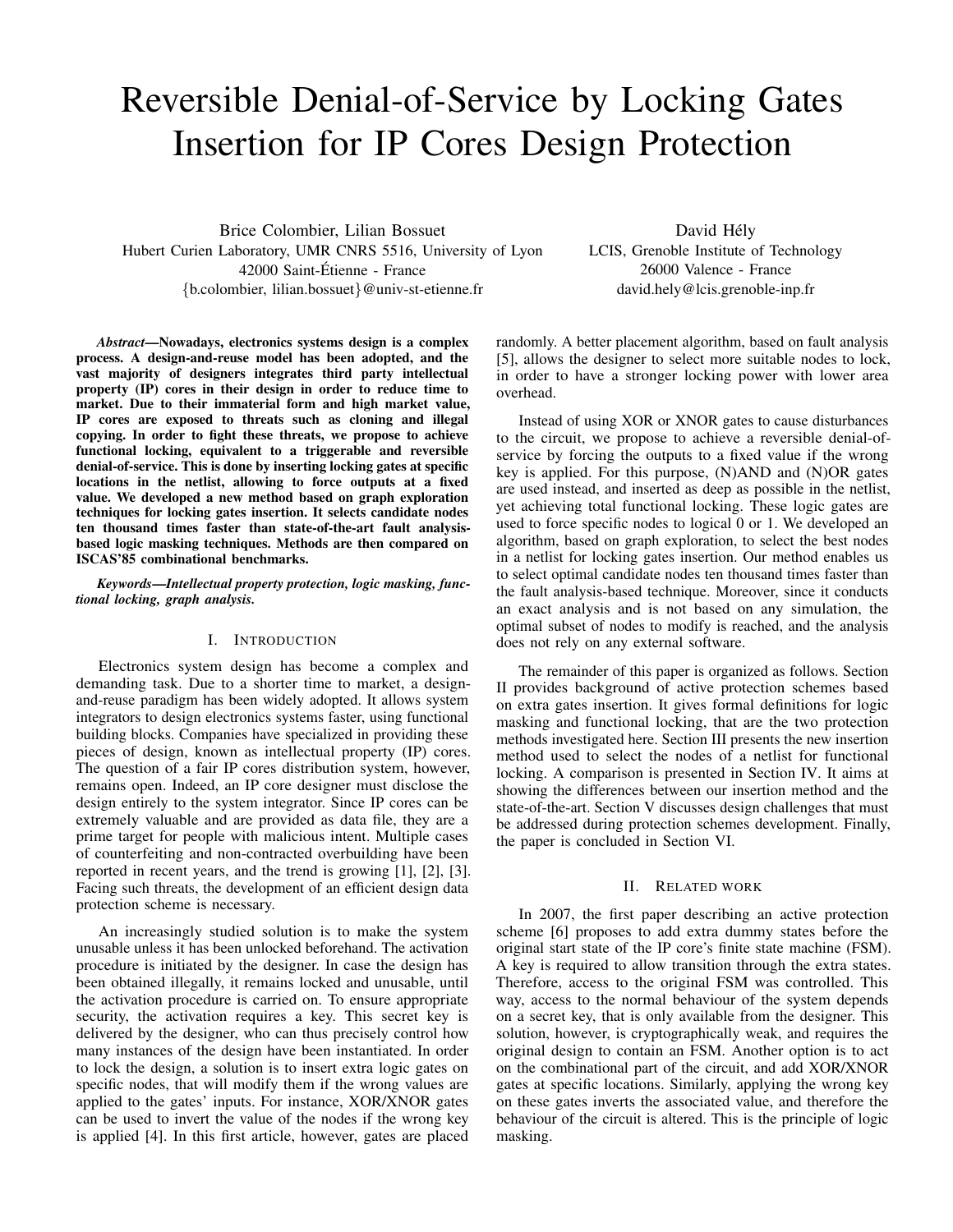Logic masking: XOR or XNOR gates are inserted on the data path in order to change the logical behaviour of the circuit if the wrong key is applied to these additional gates. In this case, some internal nodes have their value inverted. Ideally, the output obtained when a wrong key is applied is not correlated with the original output.

This was first proposed in [4], in which the authors place logic masking gates randomly. Using the random placement method, the correlation between the normal and masked output reduces slowly with respect to the number of masking gates inserted, and the area overhead to obtain low correlation is not negligible. A better placement technique was then necessary. In [5], the authors elaborate on this idea, and propose another method to place the masking gates. The point is to place these gates more efficiently, in order to reduce correlation faster and thus limit the area overhead for an identical level of disturbance. They develop a placement method based on fault analysis, called logic encryption. In order to determine on which nodes of a design XOR or XNOR gates should be placed, they compute a metric, named Fault Impact, for each node. This metric takes into account the number of patterns that detect a s-a-0 and s-a-1 fault for this node, and the total number of output bits that get affected by these faults. Then, the node for which the Fault Impact is maximal is selected. An XOR or XNOR gate is added on it, according to a user defined key, and the process is carried out again until the number of output bits that are affected by a fault reaches 50% on average. This criterion is fulfilled when the Hamming distance between correct and masked output vectors is close to 50%. Once this value is obtained, the logic is considered as "encrypted", according to [5] (Section V-C will discuss it in more details). This method can not be referred to as logic encryption though, due to the lack of security proofs and the absence of ciphering and deciphering steps. Instead, this protection technique should be classified as logic masking. What we propose here is to use another method to alter the outputs of the system, called functional locking:

Functional locking: a triggerable and reversible denial-ofservice. The circuit can be rendered useless, and then come back to its normal behaviour. This is achieved by forcing the outputs of the netlist to logical 0 or 1 after inserting AND, NAND, OR or NOR locking gates in the netlist.

In both cases, a method is required to select the appropriate nodes to act on, i.e. the ones on which an XOR or XNOR will be placed for masking, or a locking gate for functional locking. In the next section, we present the placement method we developed. It detects sequence of gates in the netlist that can propagate a locking value to one or more outputs.

## III. PROPOSED GATES-INSERTION METHOD FOR FUNCTIONAL LOCKING: GRAPH EXPLORATION FOR GATES SEQUENCES

# *A. Principle*

In order to force the output of a logic gate to logical 0 or 1, a specific value must be present on one of its inputs. For instance, the output of a NAND gate is forced to 1 if one input is set to 0. Similarly, the output of an OR gate is forced to 1 if one input is set to 1. Therefore, it follows that all logic gates are able to propagate a locking value if one of their input is set to the right value.

AND: Set one input to 0 forces the output to 0 NAND: Set one input to 0 forces the output to 1 OR: Set one input to 1 forces the output to 1 NOR: Set one input to 1 forces the output to 0

The AND and NAND gates can propagate a locking value if one of their inputs is set to 0. The OR and NOR gates can propagate a locking value if one of their inputs is set to 1. Hence, it is the value on one of the inputs that determines if a gate propagates the locking value. This value only depends on the preceding gate. An example showing how a sequence of gates (AND  $\rightarrow$  NAND  $\rightarrow$  OR) can propagate a locking value is shown in Fig. 1:



Fig. 1. Propagation of a locking value in a sequence of gates

In order to lock the outputs of a netlist, we must identify such sequences of gates that lead to an output. For that, we compute the two following features for all nodes in the netlist:

- $V_{forced}$ : this is the value at which the node will be forced at. It depends on which type of logic gate precedes the node. For example, if the node is the output of an OR gate, then  $V_{forced} = 1$ .
- $V_{locks}$ : this is the value at which the node should be forced to propagate the locking It depends on which type of logic gate succeeds to the node. For instance, if the node is the input of a NAND gate, then  $V_{locks} = 0$ . It should be noted that if a node has a fan-out higher than 1 and spans NAND and OR gates for example, then  $V_{locks} = \{0, 1\}.$

A summary of the  $V_{forced}$  and  $V_{locks}$  values for a node  $G$ depending on the type of the preceding and following gates is given in Table I.

| Preceding gate | $V_{forced}(G)$ | Following gate | $V_{locks}(G)$ |
|----------------|-----------------|----------------|----------------|
| <b>AND</b>     |                 | AND            |                |
| <b>NAND</b>    |                 | <b>NAND</b>    |                |
| <b>OR</b>      |                 | OR             |                |
| <b>NOR</b>     |                 | <b>NOR</b>     |                |

TABLE I.  $\qquad V_{forced}$  and  $V_{locks}$  values for a node  $G,$  depending on THE PRECEDING AND FOLLOWING LOGIC GATE

It follows that, for sequences that propagate a locking value, Criterion 1 is fulfilled for all the nodes in the sequence.

$$
Criterion: V_{forced} \in V_{locks}
$$
 (1)

To represent the netlist more easily and identify interesting sequences of gates, we use graph exploration techniques. They are presented in the following subsection.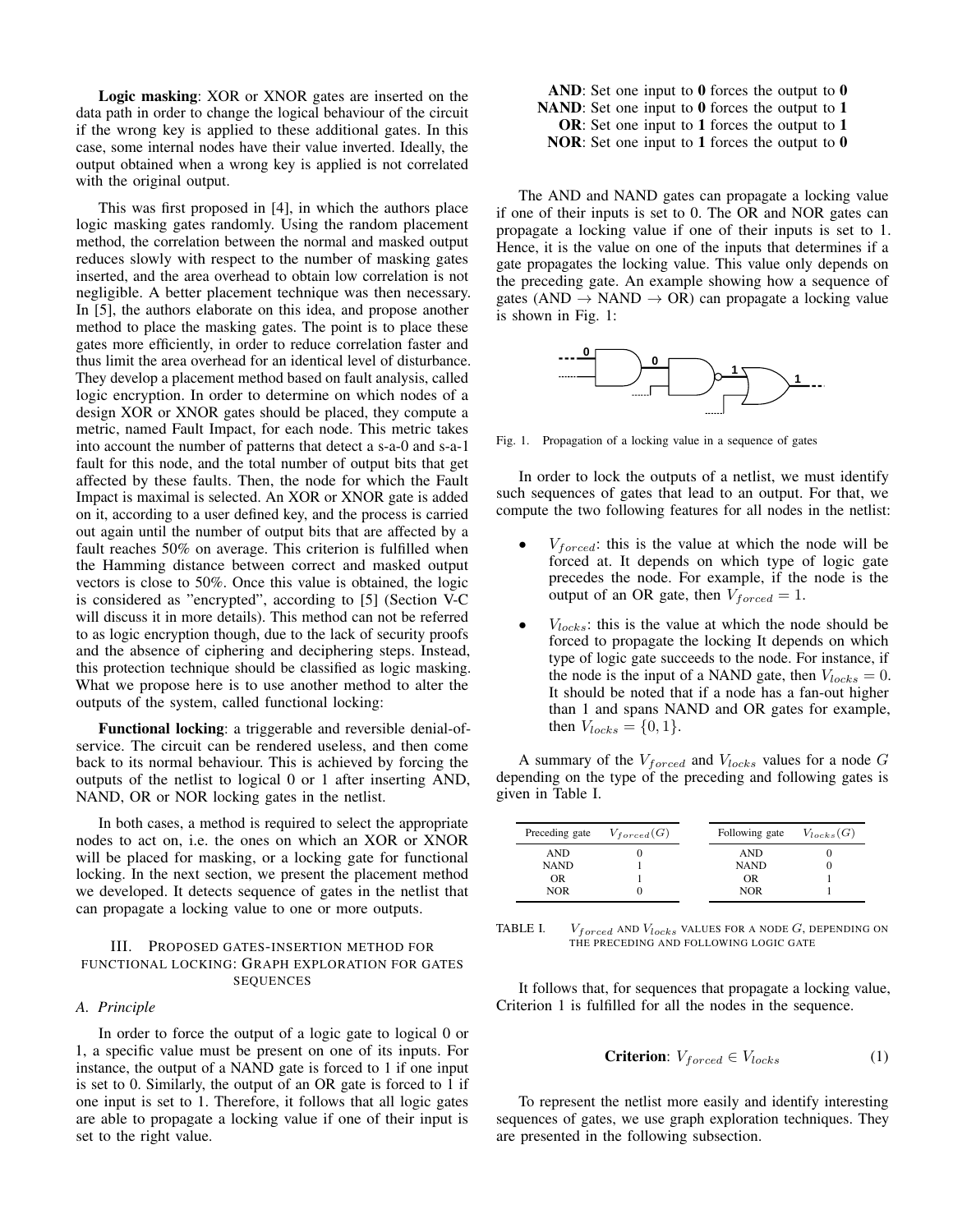## *B. Graph building*

First, a directed acyclic graph is generated from the netlist. Logic gates are represented as follows: inputs and outputs are vertices connected by edges labelled after the logic gate type. This is illustrated in Fig. 2.



Fig. 2. Logic gates conversion to vertices and edges

This process is carried out on the original netlist. An example of this conversion is shown in Fig. 3.



Fig. 3. Sample from a netlist and its equivalent graph

In order to identify interesting sequences in the netlist, we use the previously built graph and compute  $V_{forced}$  and  $V_{locks}$ for each vertex. Here are the values of  $V_{forced}$  and  $V_{locks}$  for all the nodes of the netlist in Fig. 3:

| Node           | $V_{forced}$ | $V_{locks}$ | Node           | $V_{forced}$ | $V_{locks}$ |
|----------------|--------------|-------------|----------------|--------------|-------------|
| G1             |              |             | G8             |              |             |
| G <sub>2</sub> |              |             | G <sub>9</sub> |              |             |
| G <sub>3</sub> |              |             | G10            |              |             |
| G <sub>4</sub> |              |             | G11            |              | ${0, 1}$    |
| G5             |              |             | G12            |              |             |
| G <sub>6</sub> |              |             | G13            |              |             |
| G7             |              |             | G14            |              |             |

TABLE II. EXAMPLES OF  $V_{forced}$  AND  $V_{locks}$ 

According to these values, nodes that do not belong to locking sequences are deleted. Inputs and output nodes are retained. Then nodes that do not fulfil Criterion 1, i.e.  $V_{forced} \notin$  $V_{locks}$  are removed from the graph, except if one of their direct successors fulfils Criterion 1 or is an output. Incoming edges should be removed in that case though, because the node cannot propagate the locking value. The outcome is a graph in which all connected vertices can propagate a locking value. This graph, however, is usually disconnected. Connected components that do not include an output of the netlist are removed, since they are not useful for functional locking.

In the previous example, G1 to G6, G13 and G14 are retained since they are inputs or outputs. G9, G10 and G12 do not satisfy Criterion 1, but G9 is retained since its direct successor, G11, fulfils Criterion 11. G9 incoming edges are deleted though. G12 is retained too since its successor, G14, is an output. G3, G4, G5 and G6 are then in a connected component with no outputs, and are therefore deleted. Eventually we obtain the graph shown in Fig. 4. A sequence of gates that can propagate a locking value is also highlighted.



Fig. 4. Sample from a netlist and its equivalent graph after analysis. One locking sequence is highlighted

## *C. Graph analysis for optimal locking nodes selection*

The point is now to select the nodes to lock. This selection process is independent of the Boolean function. It will be taken into account later, when locking gates are inserted (Section III-D). The three different types of connected components that compose the final graph are presented in Fig. 5.



Fig. 5. The three different types of connected components. The optimal vertex to select for functional locking is shown in grey

The case shown in Fig. 5(a), where there is only one source vertex, is rare. A source vertex has an empty in-neighbourhood. Selecting the locking node here is trivial: since the graph is directed and acyclic, only one vertex has all the others as successors. Forcing this node will lock all the outputs of the connected component. In Fig. 5(a), forcing G1 will lock the outputs G7, G8, G9 and G10. The second situation, shown in Fig. 5(b) is more common: multiple source vertices span multiple outputs. Only one of them, however, spans all the outputs of the connected component. Therefore, the corresponding node is selected. If several vertices span all the outputs, then the farthest vertex from all the outputs is the best candidate. It is the case in Fig. 5(b) where G1 and G2 span all the outputs. G1, however, is the farthest vertex from the outputs (G8, G9 and G10) and is preferred to G2. The last case, depicted in Fig. 5(c) requires more computation. Multiple vertices span multiple outputs, but none of them spans them all. The best nodes to select are the ones that span the greatest number of outputs. The number of outputs among each source vertex successors is computed, and source vertices are sorted accordingly. Then they are greedily selected until all the outputs are locked. In the graph shown in Fig. 4, the nodes to lock are G1 and G12. The complete procedure for graph building and analysis is summarized in Algorithm 1.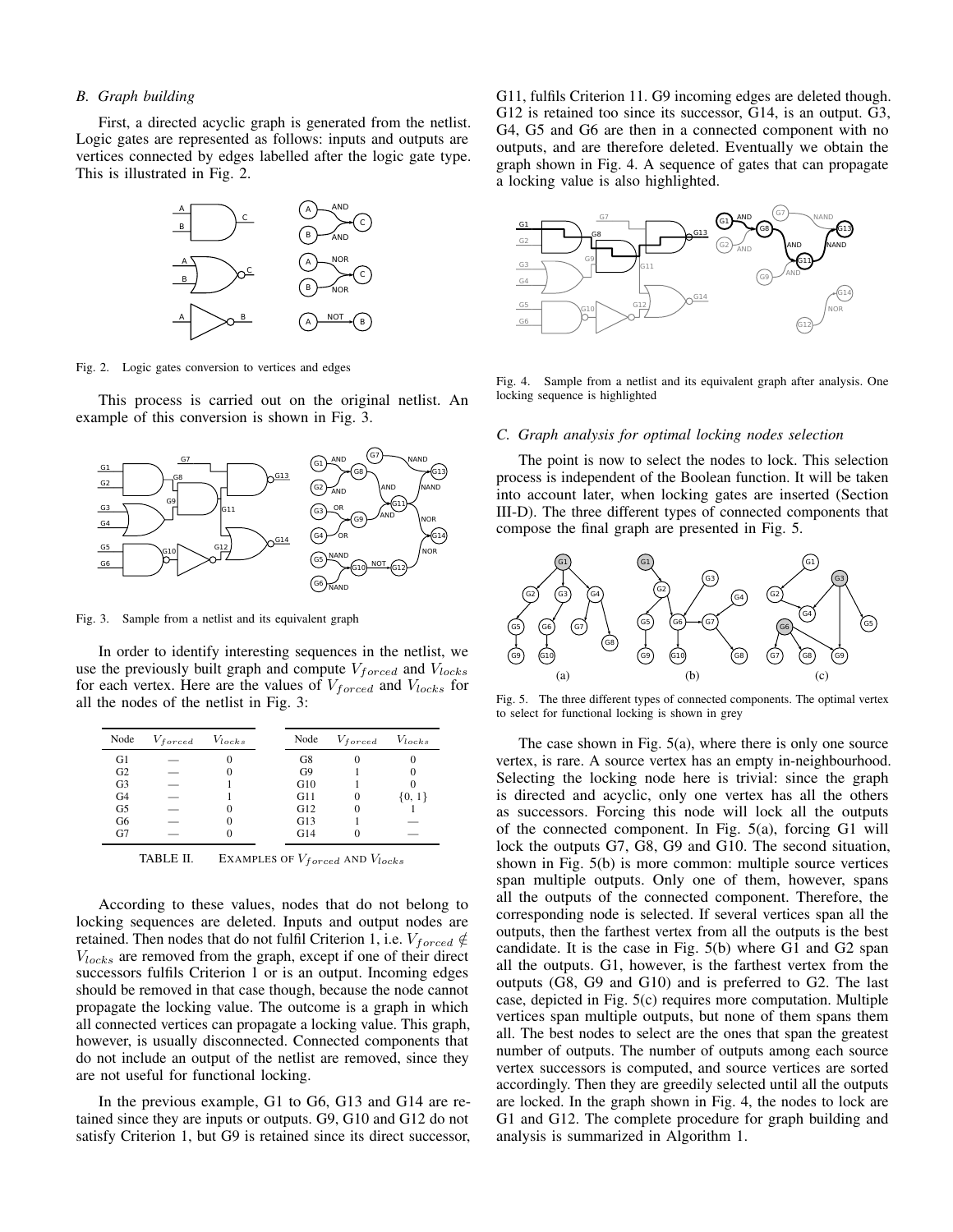

## *D. Locking gates insertion*

We now have a list of nodes to lock, and their respective  $V_{locks}$  value. If  $V_{locks} = 0$ , an AND or a NOR gate is inserted. If  $V_{locks} = 1$ , an OR or a NAND gate is inserted. In the previous example, we insert a NOR gate on G1 to force it at 0, and an OR gate on G12 to force it at 1. Two locking inputs are added: K1 and K2. The modified netlist is shown in Fig. 6.



Fig. 6. Modified sample from a netlist with locking gates inserted

In case  $V_{locks} = \{0, 1\}$ , then the node has a fan-out superior to 1, and two locking gates must be inserted. One AND or NOR gate is inserted to lock part of the fan-out to 0. One NAND or OR gate is inserted to lock part of the fan-out to 1.

## IV. EXPERIMENTAL RESULTS

# *A. Real case*

The implementation of Algorithm 1 has been done in Python. The *igraph* extension is used for graph analysis. We validated our method on ISCAS'85 benchmarks, and typically obtained the type of connected component shown in Fig. 7. Forcing G27 (light grey vertex) to 0 locks the seven outputs (white vertices) contained in this connected component: G809, G656, G820, G636, G845, G704 and G717. For instance, forcing G27 to 0 will force G3176 to 0, that will force G635 to 0, that will force G636 to 1.



Fig. 7. A connected component from the graph obtained after c5315 netlist analysis

#### *B. Security analysis*

Correlation is used to evaluate the security of the protection schemes. Let S be the output of the system.  $S_{protected}$  is the output when the protection scheme is active. Correlation is computed using Pearson's correlation coefficient:

$$
\rho_{S,S_{protected}} = \frac{cov(S, S_{protected})}{\sigma_S \sigma_{S_{protected}}}
$$

When considering functional locking though, since the outputs are stuck at a fixed value,  $\sigma_{S_{protected}} = 0$ . Thus Pearson's correlation coefficient cannot be computed. Nevertheless, since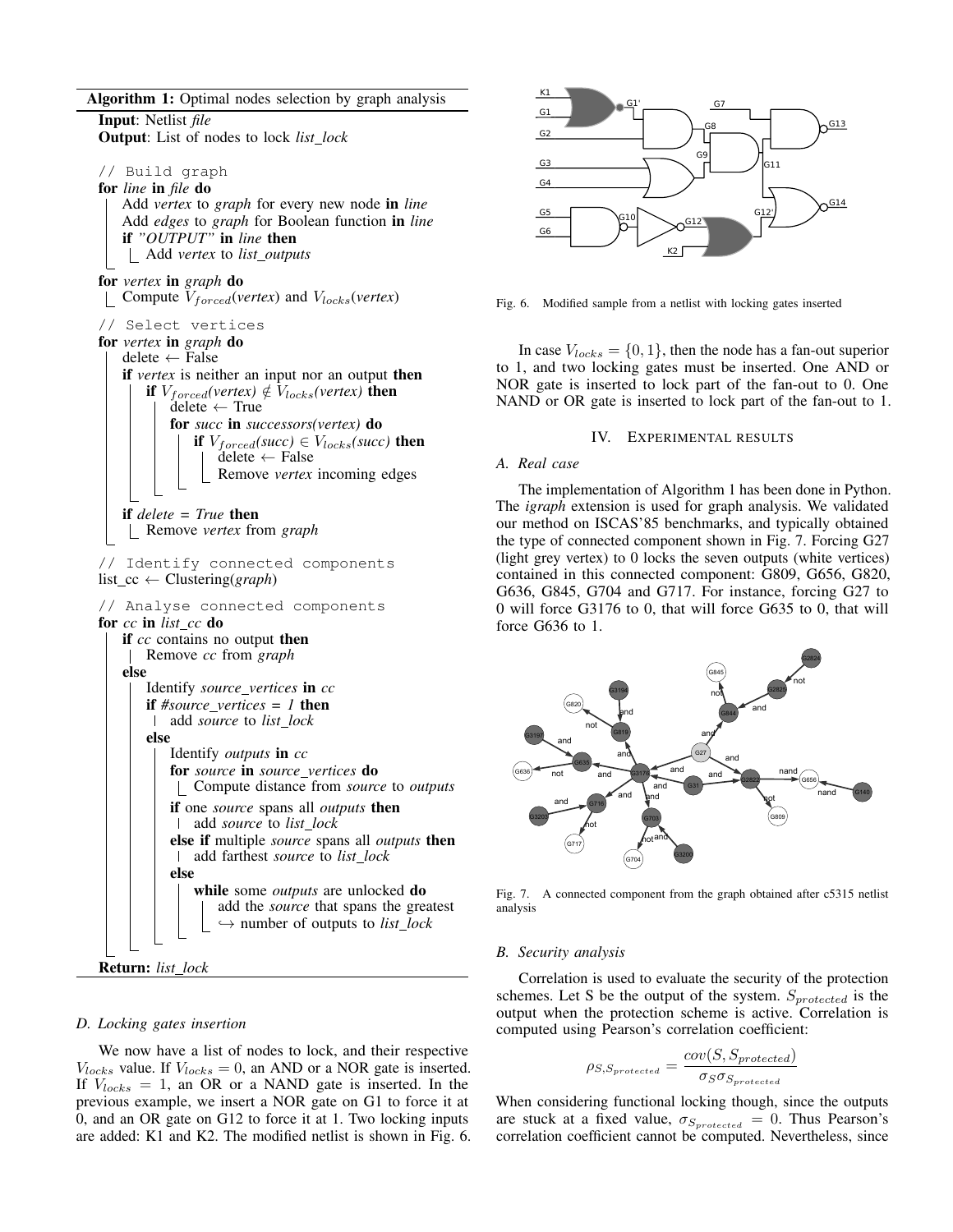the output is fixed, it provides no information about the underlying locking scheme. This is why functional locking can be analysed as if the correlation had a zero value.

|                   | Key size | Random [4] | Fault analysis [5] | Graph analysis |
|-------------------|----------|------------|--------------------|----------------|
| c432              | 32 bits  | 0.272      | 0.012              | 0              |
| 7 outputs         | 64 bits  | 0.153      | 0.019              | $\Omega$       |
| 189 nodes         | 128 bits | 0.026      | 0.014              | $\Omega$       |
| c5315             | 32 bits  | 0.902      | 0.554              | 0              |
| 123 outputs       | 64 bits  | 0.873      | 0.357              | $\Omega$       |
| $2362$ nodes      | 128 bits | 0.820      | 0.277              | $\Omega$       |
| c <sub>7552</sub> | 32 bits  | 0.952      | 0.254              | 0              |
| 108 outputs       | 64 bits  | 0.920      | 0.235              | $\Omega$       |
| $3612$ nodes      | 128 bits | 0.761      | 0.217              | 0              |

TABLE III. CORRELATION OBTAINED FOR THREE BENCHMARKS AND DIFFERENT PLACEMENT TECHNIQUES WITH RESPECT TO THE KEY SIZE

As expected, increasing the key size reduces correlation and makes the protection more effective (see Table III). The main drawback that is revealed here is that the efficiency of logic masking drops drastically for large circuits. For instance, using a 128-bit key instead of a 32-bit one only reduces correlation from 0.254 to 0.217 using fault analysis on c7552, that comprises 3612 nodes. It shows that for large netlists, correlation cannot reach optimal values, at least not with keys of reasonable length. It follows that the security can not be proven for such circuits. On the contrary, by identifying gates sequences in the netlist and applying functional locking, it is proven that outputs are locked by forcing the candidate nodes to a specific value. Consequently, since security requirements are so hard to fulfil with logic masking, one should use functional locking instead, and rely on a separate cryptographic function to establish provable security, as it has been proposed in [5].

# *C. Area overhead*

The second criterion used to evaluate the protection schemes is the area overhead, since we want it to be as low as possible. For a fair comparison, ISCAS'85 combinational benchmarks have been used as references. We give the amount of extra gates. Results are depicted in Fig. 8. Graph exploration-based functional locking requires slightly more than 3% extra gates on average to achieve total functional locking of the netlist. For small circuits such as c432, comprising 189 nodes, functional locking requires 3.27% extra gates, when logic masking requires three times more gates  $: +10,46\%$ . For large circuits, the overheads come closer and are similar for logic masking (+5% for c5315, +1.62% for c7552) or functional locking (+3.57% for c5315, +2.70% for c7552). Unlike logic masking, however, that is only partially efficient for large circuits, functional locking ensures total locking.

## *D. Computation time*

Computation times are given here for the placement method described in [5] and for graph analysis. The workstation we used embeds an Intel Core i5-4570 operating at 3.20GHz and a 16Gb RAM. A log plot of the computation times for all the benchmarks is given in Fig. 9. As we can see, the proposed graph exploration method is ten thousand times faster than fault analysis on average. This is a valuable result. Indeed, those protection schemes could then be integrated EDA tools, in order



Fig. 8. Area overhead for the two protection schemes

for the designer to be able to add protection to its design on the fly. Even for the bigger netlist, c7552, that contains more than 3600 nodes, the graph exploration method takes only 2.5s to identify gates sequences and return a list of candidate nodes for functional locking. Conversely, fault analysis takes several hours on the same netlist.



Fig. 9. Computation time required to analyse the original netlist for the two techniques

The main advantage of the proposed methods is to not depend on any external software to conduct the analysis. Only Python scripts were used to analyse the netlists, providing optimal locking gates placement and generating the modified, lockable netlist. It considerably speeds up the analysis in comparison with fault analysis-based method, that employs fault analysis and simulation tools.

## V. DISCUSSION

## *A. Exact or simulation-based placement methods*

The placement technique proposed in [5] selects the best candidates with the help of a fault simulator. It evaluates the Fault Impact after applying one thousand random input patterns to the netlists. It requires circuit simulation, however, to derive the nodes to modify for logic masking. Therefore, this method is sub-optimal, since it is based on a partial exploration of the design space. In comparison, our technique based on graph exploration for gates sequences is optimal. Consequently it always provides the optimal subset of nodes that should be locked.

# *B. Security margin for functional locking*

In III, we only gave details about how to select as few nodes as possible in order to lock all the outputs of a design. In the